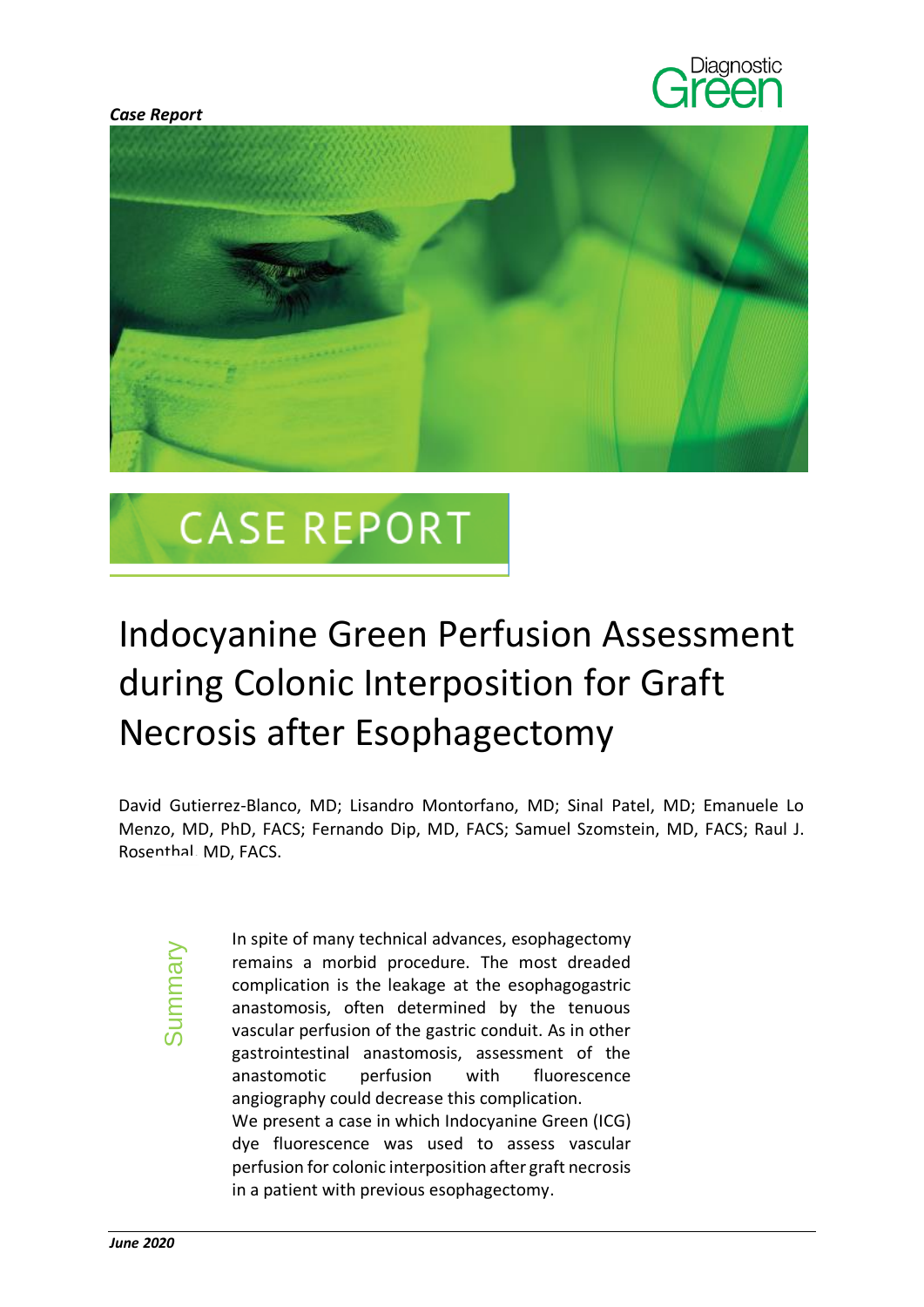

A 72-year-old Caucasian male with a past medical history of type 2 diabetes mellitus, hypertension, hyperlipidemia, myocardial infarction, gastric ulcer, gastroesophageal reflux disease (GERD), presented to the clinic complaining of lower chest discomfort and progressive dysphagia to both liquid and solid food for approximately four months. At the endoscopy he was found to have a long segmental papillomatous lesion in the distal esophagus and extending into the proximal stomach. Pathological examination of the biopsy confirmed a squamous cell carcinoma. Computed tomography (CT) of the chest and abdomen was negative for metastases. Endoscopic US and later pathology confirmed well-differentiated squamous cell carcinoma pT3 N0 stage. After discussion in the multidisciplinary meeting, and appropriate preoperative treatment, he was scheduled for a minimally invasive laparoscopic and thoracoscopic distal esophagectomy.

The procedure began with a diagnostic laparoscopy to rule out the presence of metastatic disease. After kocherization of the duodenum and a pyloroplasty, the gastroepiploic arcade was identified and preserved. The dissection was then carried out to the level of the gastroesophageal (GE) junction where a hard mass was located. The right and left crura were visualized and partially incised, enabling the tumor to be completely mobilized into the lower mediastinum. Using a meticulous technique, the tumor was detached from adhesions to both crura, and the right and left pleura. Once the esophagus was circumferentially dissected up to the level of the inferior pulmonary ligament, a greater curvature based gastric tube was fashioned. The left gastric artery was transected at the origin and lymphadenectomy was performed. Vascular perfusion of the gastric conduit was assessed with ICG fluorescence angiography. esophagectomy.

After a jejunostomy tube was inserted, the patient was turned in a left lateral decubitus position. The thoracoscopic approach began by dividing the inferior pulmonary ligament. The azigos vein was divided, and the thoracic lymphadenectomy performed. After division of the proximal portion of the esophagus, the specimen was removed.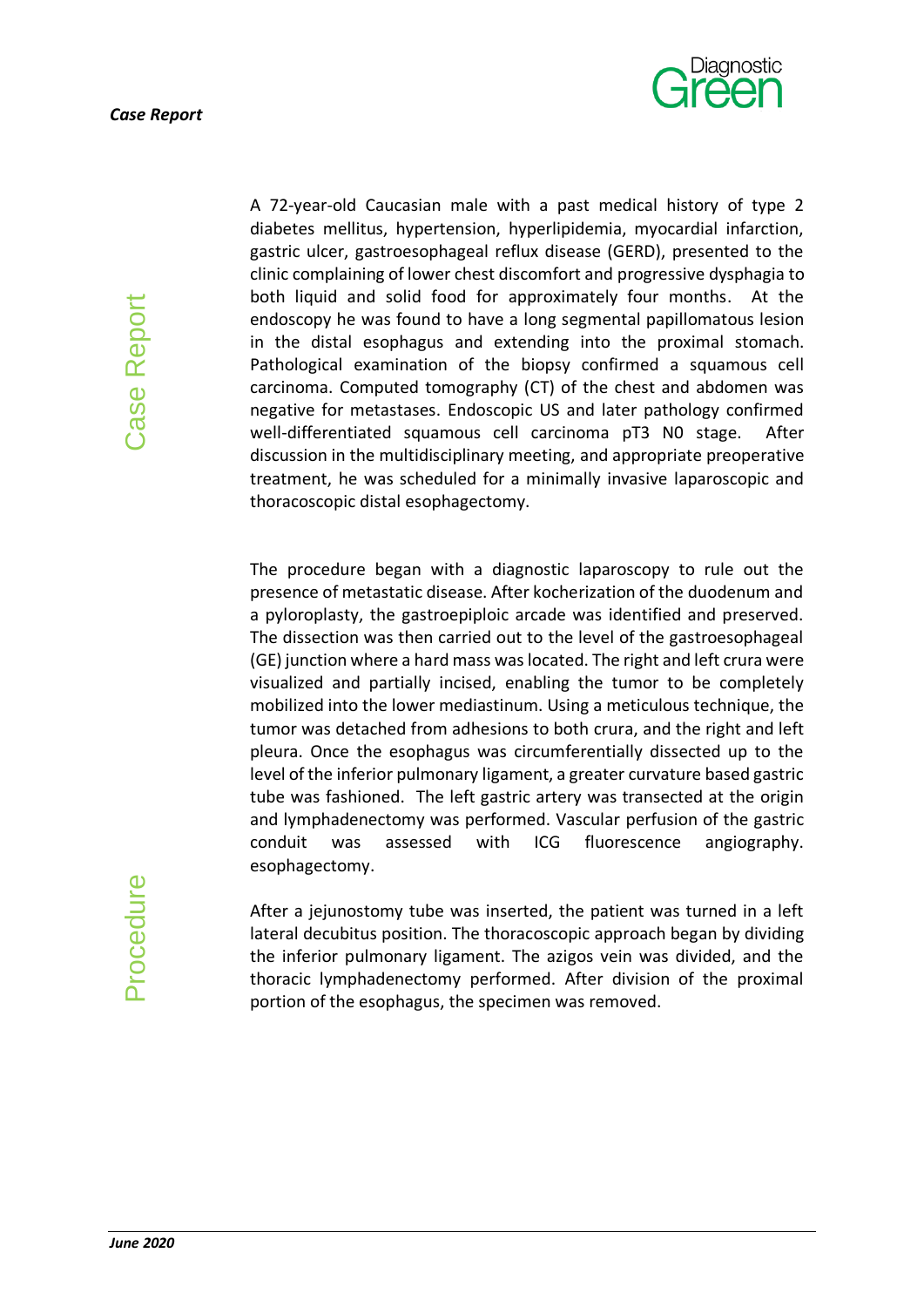#### *Case Report*



The procedure began with a midline laparotomy. The ascending, transverse, and descending colon were mobilized. Using 3.5 cc of intravenous ICG, the colonic perfusion was evaluated by sequentially clamping the middle colic and left colic. After an additional intravenous injection of ICG (3 cc), a fluorescence angiogram was performed. There was an excellent perfusion of both the esophagus and the gastric conduit *(Fig. 1).* The esophago-gastrostomy was completed using a 21 mm circular stapler. The chest was drained and closed. On postoperative day 3, the patient had a sudden drop in hemoglobin with hypotension and he was started on vasoactive support. Because of the persistent hypotension, an endoscopy was performed and demonstrated an ischemic conduit with gastric graft necrosis. The patient was taken back to the OR and the ischemic graft was resected thoracoscopically. Next, a laparoscopic exploration to divide the stomach distally required conversion to a laparotomy because of a significant hemoperitoneum. Upon further exploration, there was a large ruptured subcapsular splenic hematoma, explaining the hypotensive episode. A splenectomy was performed. The distal stomach was exteriorized via a gastrostomy tube. Additionally, a proximal cervical esophagostomy was undertaken.

Two months after the last procedure, the patient was taken to the OR for colonic interposition. The procedure began with a midline laparotomy. The ascending, transverse, and descending colon were mobilized. Using 3.5 cc of intravenous ICG, the colonic perfusion was evaluated, by clamping sequentially, the middle colic and left colic. This allowed for accurate identification of the optimally perfused colon section to utilize as a conduit *(Fig. 2).* Then, the left colic artery and the colon were divided. The right colon was brought up to the neck via a substernal route. An esophagocolostomy was performed with a double layer of running and interrupted 3-0 absorbable sutures. The rest of the gastrointestinal tract continuity was reestablished with a jejunal-colonic anastomosis and an ileal-descending colon anastomosis.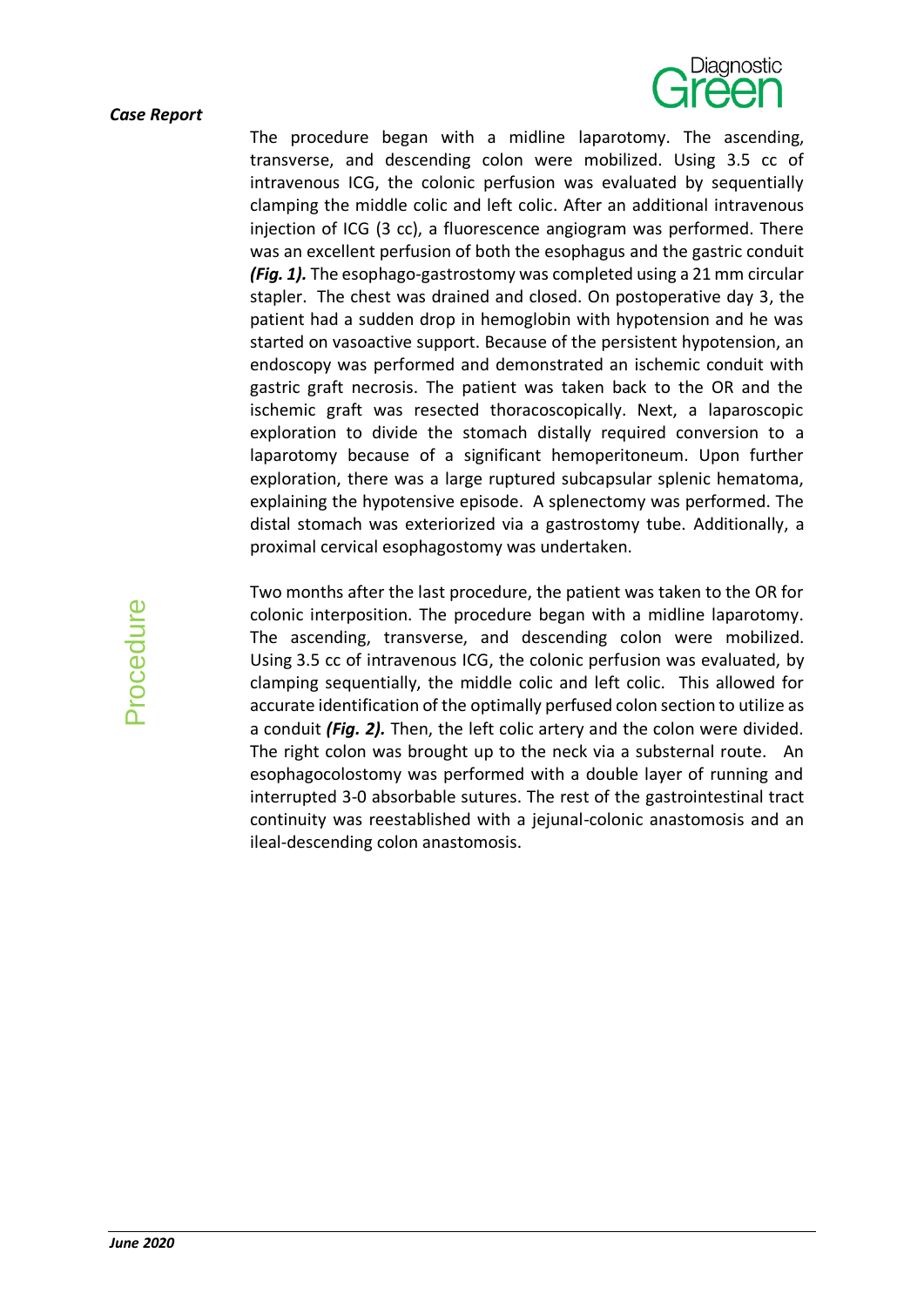### *Case Report*





*Figure 1. Left. Esophago-gastrostomy with adequate vascular perfusion evaluated by ICG fluorescence. Right esophageal stump with white light prior to anastomosis.*



*Figure 2. Colonic perfusion and ICG*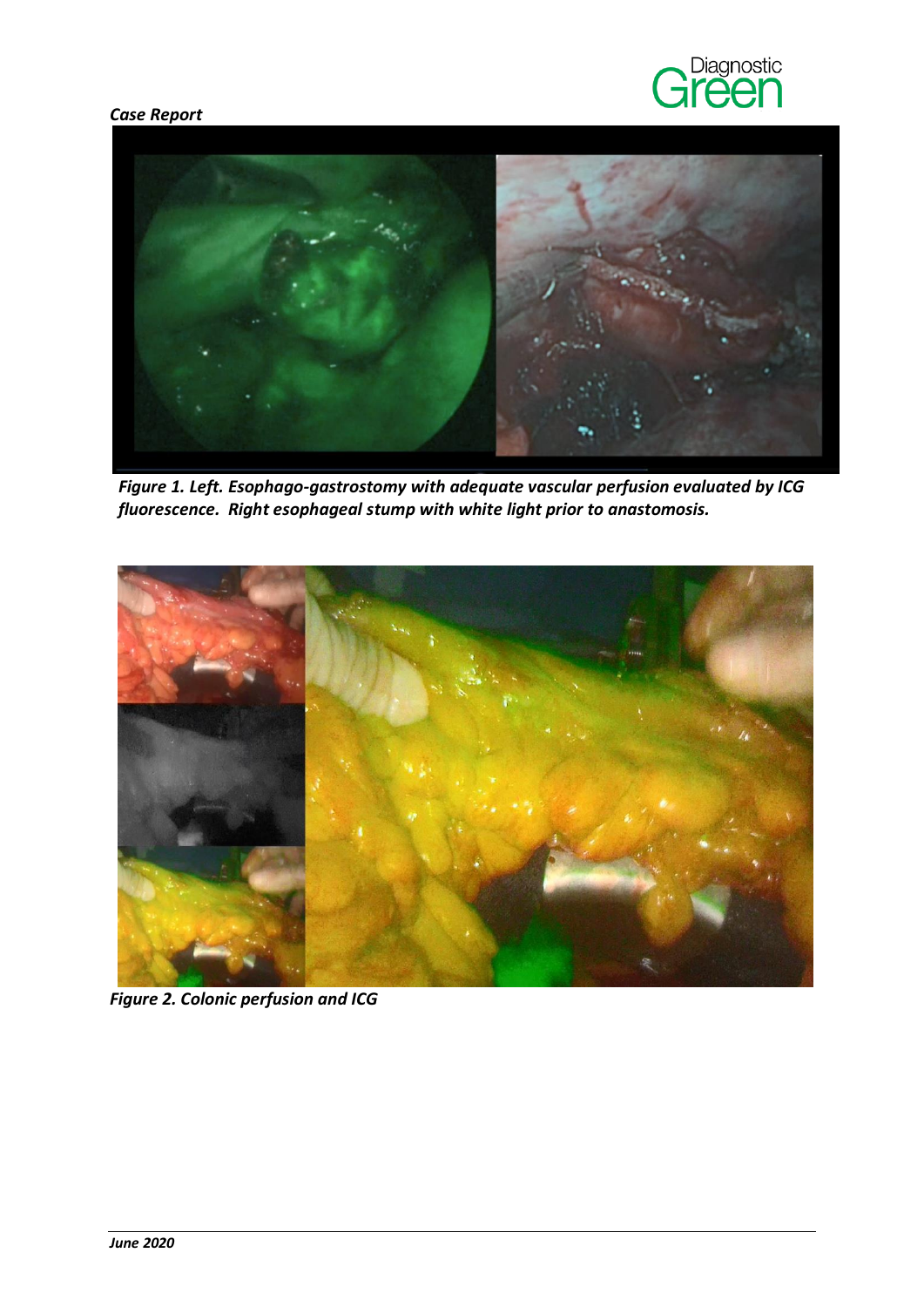





*Figure 3. Colonic interposition*



Gastric conduit ischemia after esophagectomy can occur in a delayed fashion secondary to the use of vasoactive support. In these instances, colonic interposition *(Fig 3)* is the preferred salvage procedure. The vascular perfusion assessment of the colonic conduit is paramount in the success of such a complex operation. ICG fluorescence angiography is a simple and effective technique to assess vascular perfusion.

### *References*

- 1. Lerut T, Coosemans W, Decker G, De Leyn P, Moons J, Nafteux P, Van Raemdonck D. Surgical techniques. J Surg Oncol 2005;92:218–229.
- 2. Wormuth JK, Heitmiller RF. Esophageal conduit necrosis. Thorac Surg Clin 2006;16:11–22.
- 3. Gallo G, Zwaveling S, Groen H, Van der Zee D, Hulscher J. Long-gap esophageal atresia: a metaanalysis of jejunal interposition, colon interposition, and gastric pull-up. J. Eur J Pediatr Surg 2012; 22:4202425.
- 4. Okazaki M, Asato H, Takushima A, Nakatsuka T, Ueda K, Harii K. Secondary reconstruction of failed esophageal reconstruction. Ann Plast Surg 2005;54:530–537.
- 5. Nakatsuka T, Harii K, Asato H, Takushima A, Ebihara S, Kimata Y, Yamada A, Ueda K, Ichioka S. Analytic review of 2372 free flap transfers for head and neck reconstruction following cancer resection. J Reconstr Microsurg 2003;19:3632368
- 6. Oezcelik A, Banki F, Ayazi S, Abate E, Zehetner J, Sohn HJ, et al. Detection of gastric conduit ischemia or anastomotic breakdown after cervical esophagogastrostomy: the use of computed